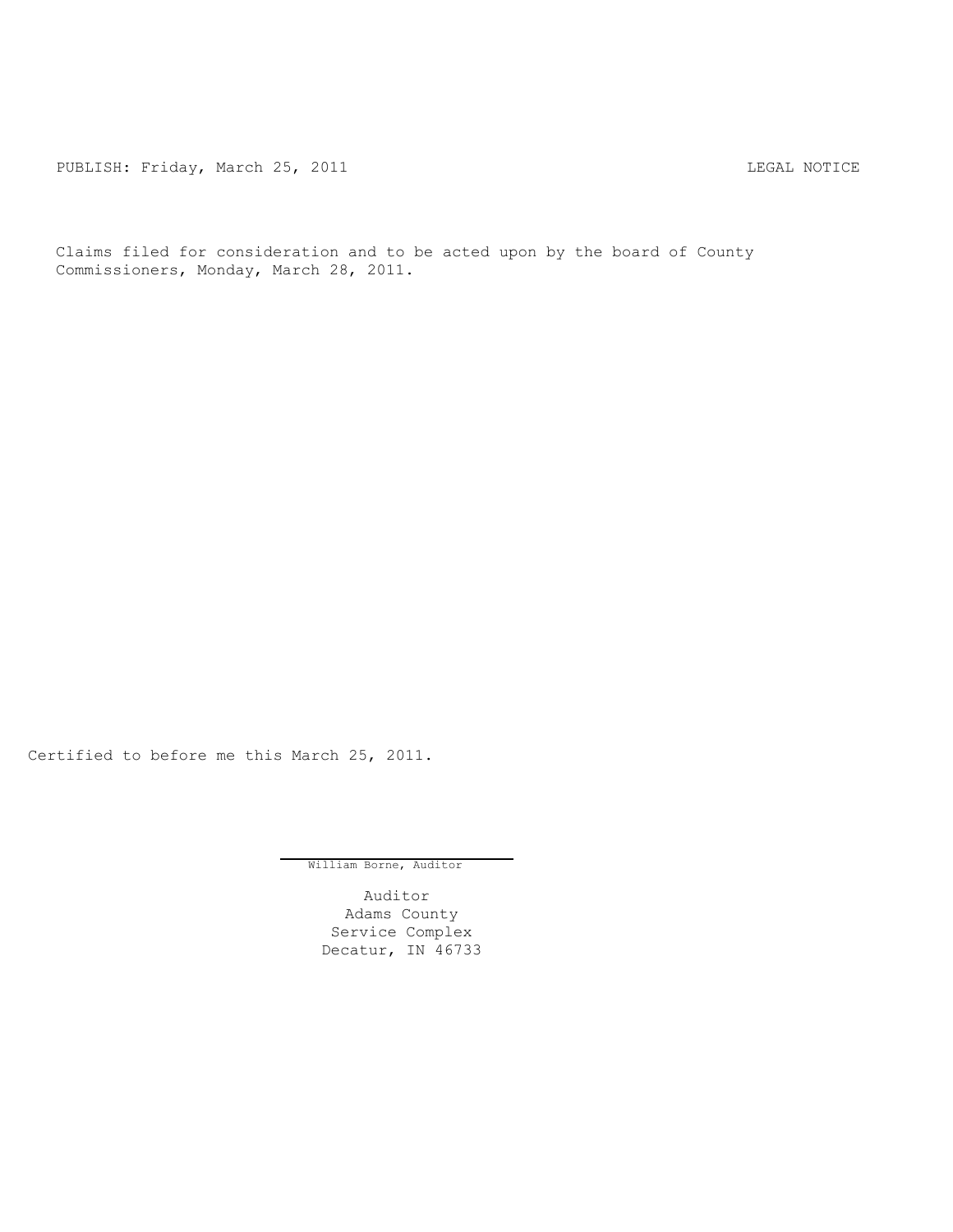

## **Claims Docket for Newspaper Adams County, Indiana**

## For Period: **2/15/2011** to **3/7/2011**

*313 W. Jefferson St. Decatur, IN 46733 (219) 724-2600*

Date Claims to be Paid: **3/28/2011**

| <b>Vendor</b>                             | <b>Amount</b> | <b>Vendor</b>                  | <b>Amount</b> |
|-------------------------------------------|---------------|--------------------------------|---------------|
| Adams County Council On A                 | 22,500.00     | Adams Memorial Hospital        | 3,789.79      |
| <b>Adams County Treasurer</b>             | 713,328.00    | <b>Allen Business Machines</b> | 125.00        |
| Indiana Michigan Power                    | 6,730.18      | Arnold Lumber Company          | 27.48         |
| Barker And Sons Wrecker S                 | 905.00        | Barney's Auto Electric Se      | 140.00        |
| Berne Tri-Weekly News                     | 31.57         | Brown, Blair A.                | 25.00         |
| Hoosier Blue Flame                        | 60.50         | Butler, Fairman, & Seufer      | 302.88        |
| Chet's Pest Control                       | 120.00        | City Of Decatur                | 1,522.20      |
| Clarke Mosquito Control P                 | 2,460.14      | Decatur True Value             | 5.02          |
| <b>Complete Printing Service</b>          | 1,193.00      | Courtesy Ford, Inc.            | 136.87        |
| Craigville Telephone Comp                 | 119.00        | Sigworth, Darrell W.           | 19.36         |
| Decatur Daily Democrat                    | 1,160.36      | Decatur Dental Service         | 225.00        |
| Douglas L. Bauman                         | 50.00         | Kiess, Duane A.                | 100.00        |
| Edris, Brown, Johnson, Antrim, & Brown-St | 1,142.00      | Emergency Radio Service        | 132.50        |
| Geneva Police Department                  | 72.50         | Gordon Food Service            | 6,364.78      |
| Haggard-Sefton & Hirschy                  | 1,500.00      | Haywood Printing Company       | 43.63         |
| Hilty Engine Service                      | 443.81        | I C O Training Fund            | 20.00         |
| Imaging Office Systems, I                 | 685.95        | Indiana State Police Trai      | 124.50        |
| <b>Innovative Concepts</b>                | 304.16        | Franz, Jean                    | 60.00         |
| K-Mart                                    | 105.90        | Carty, Karen                   | 198.93        |
| Kiess Electric                            | 855.15        | L & S Distributing             | 907.50        |
| Legal Directories Publish                 | 138.15        | Lehman Feed Mill               | 135.00        |
| Meshberger Brothers Stone                 | 13,039.59     | Midwest Tile And Concrete      | 2,359.40      |
| Monroe Water Department                   | 149.30        | Moser Motor Sales, Inc.        | 166.40        |
| Nipsco                                    | 9,465.38      | Quik Stop                      | 72.98         |
| Roto-Rooter                               | 220.00        | Selking International          | 2,067.41      |
| <b>Shifferly Dodge</b>                    | 34.55         | <b>Sign Experts</b>            | 107.00        |
| Baumann, Steve                            | 50.00         | Smith, Teryl R.                | 107.77        |
| Print Shop                                | 1,477.75      | Fox, Thomas E.                 | 75.00         |
| Top Supply Company                        | 285.15        | Two Brothers Restaurant        | 76.64         |
| U.S. Postmaster                           | 6,100.00      | Underground Pipe & Valve,      | 314.70        |
| Wal-Mart / GEMB                           | 500.55        | Welder Services, Inc.          | 41.79         |
| Crone, William L.                         | 226.98        | Witham Toxicology Laboratory   | 1,810.00      |
| Christopher E. Harvey                     | 159.48        | Fred A. Schurger               | 263.98        |
| Burry, Herman, Miller, Brown              | 7,631.00      | <b>Swiss City Veterinary</b>   | 130.00        |
| National Serv-All #091                    | 131.04        | Wards The Sign It Shop         | 150.00        |
| CenturyLink                               | 5,135.39      | Imi Irving Material, Inc.      | 242.97        |
| CMC, LLC                                  | 9,345.00      | Rudd Equipment                 | 268.85        |
| Paul Norr                                 | 50.00         | Thyssenkrupp Elevators         | 1,863.19      |
| Purdue University                         | 851.40        | Bank Of Geneva                 | 9.00          |
| Waste Management                          | 185.90        | Don Myers Plumbing             | 28,205.39     |
| B & K Hydraulics                          | 98.00         | Ritter's Flowers And Gift      | 104.95        |
| <b>Summit City Reporting</b>              | 184.80        | Indiana Association Of Co      | 140.00        |
| W. A. Jones And Son                       | 272.44        | Zurcher Tire, Inc.             |               |
|                                           |               |                                | 1,405.25      |
| Northern District Clerks                  | 30.00         | Tom Magnan/Special Needs       | 71.49         |
| Kristina Buckner                          | 21.56         | Indiana Dept. Of Workforc      | 3,038.00      |
| Donald Kuhn                               | 99.88         | Benicomp, Inc                  | 246,363.44    |
| <b>Adams County Recorder</b>              | 40.25         | <b>Expert Transmission</b>     | 1,801.44      |
| Harvest Land Co-op                        | 20,431.11     | Wal-Mart                       | 433.86        |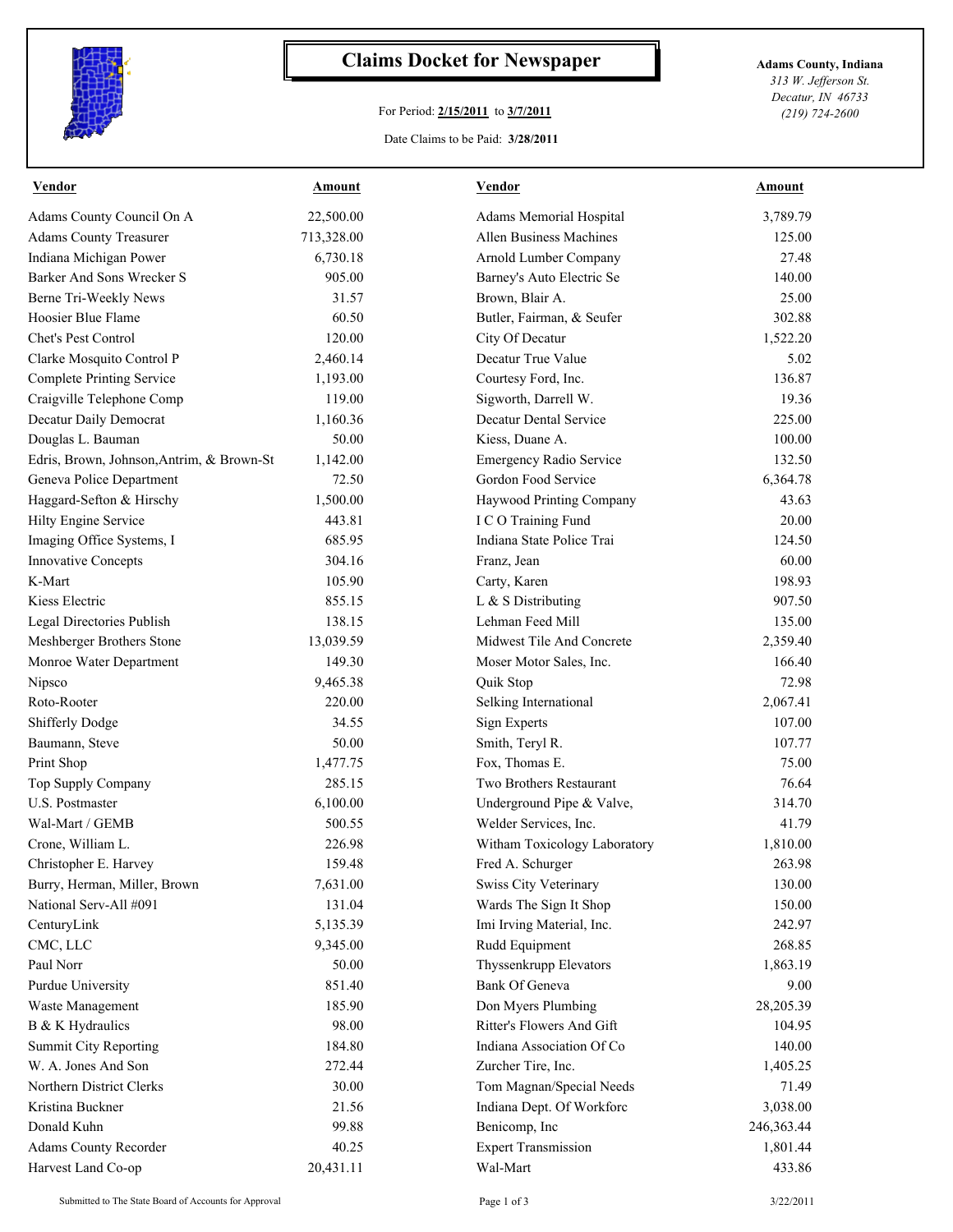| Adam B. Eguia                           | 255.00    | Adams County Truck Repair            | 2,675.84 |
|-----------------------------------------|-----------|--------------------------------------|----------|
| Advanced Imaging Solutions, Inc.        | 167.82    | Piqua Repair                         | 2,168.04 |
| Treasurer, State of Indiana             | 467.00    | MPH Industries                       | 206.43   |
| <b>Fastenal Company</b>                 | 27.29     | Thomas R Krueckeberg                 | 193.31   |
| Adams County Sheriff                    | 1,500.00  | Waymire A. P. S., Inc.               | 120.00   |
| Harvest Land Co-op                      | 620.80    | <b>ERS Wireless Communications</b>   | 908.00   |
| VoMac Trucks Sales & Service            | 463.58    | Michael G. Werling                   | 438.75   |
| SPRI Products, Inc.                     | 224.91    | Connie Ellenberger                   | 31.68    |
| Kelly Werich                            | 30.80     | Troyer's                             | 2,407.72 |
| Randy Colclasure                        | 50.00     | Larry Weaver                         | 113.96   |
| Bi-County Services, Inc                 | 3,276.00  | Joseph M. Johnson, III               | 180.76   |
| Kids Law                                | 432.00    | Pizza King of Decatur                | 44.70    |
| <b>NAPWDA</b>                           | 90.00     | Kevin Burkhalter                     | 50.00    |
| Alpine Falls, Inc.                      | 155.80    | William Borne                        | 685.36   |
| Mark Mitchel / Petty Cash               | 11.00     | Indiana Public Defender Council      | 240.00   |
| Deborah A. Schantz                      | 385.50    | Dell Marketing                       | 803.00   |
| Nick Bauman                             | 20.00     | TDC Group                            | 1,500.00 |
| <b>IVRA</b>                             | 30.00     | Verizon Wireless                     | 540.34   |
| Stationair's Express                    | 313.30    | Ian M. Gilbert                       | 48.48    |
| Habegger's Ace Lumber #4488             | 9.78      | Schwartz Blacksmith, LLC             | 119.62   |
| Schneider Corporation                   | 4,300.00  | Personal Touch Specialities & Gifts  | 227.90   |
| Cochran Distributing                    | 60.00     | Cintas Location #G64                 | 589.80   |
| Computer Age Technologies               | 1,524.98  | Marco Developments, LLC              | 4,132.34 |
| Farm Plan                               | 153.92    | Julie Jahn                           | 25.00    |
| LBH Chemical & Industrial               | 581.43    | Mediacom                             | 135.16   |
| Jeremy Wetter                           | 31.53     | Robert E. Rhoades                    | 50.00    |
| Carrie Freeman                          | 187.28    | Richard F. Thompson                  | 115.69   |
| <b>IKON Office Solutions</b>            | 2,201.08  | Office Depot                         | 171.06   |
| IPFW - Tapestry                         | 130.00    | Commonwealth Engineers, Inc.         | 145.26   |
| Decatur Ace Hardware                    | 541.05    | Radio Shack                          | 129.99   |
| Havel                                   | 506.20    | First Response                       | 463.84   |
| Adams Memorial Hospital / Behav. Health | 30.00     | Moss                                 | 665.00   |
| <b>Strategic Solutions</b>              | 13,208.75 | O'Reilly Auto Parts                  | 43.10    |
| Scottsdale Insurance Company            | 1,664.16  | Centurylink Communications           | 22.61    |
| Global Gov't/Ed                         | 574.13    | Vince Quinones                       | 44.00    |
| Brenda Alexander                        | 71.60     | GE Capital Commercial, Inc.          | 165.31   |
| Anna Steiner                            | 50.00     | Paperless Business Solutions, LLC    | 250.00   |
| Tom Magnan-Cans for CoPays              | 10.69     | <b>Central Customer Charges</b>      | 613.91   |
| Treasurer, State of Indiana             | 336.60    | Lab Safety Supply                    | 313.91   |
| Eric Orr                                | 25.00     | Pro Tech Monitoring, Inc.            | 7,209.11 |
| Courtesy Ford                           | 815.22    | Sprint                               | 1,185.30 |
| The Cellular Connection                 | 19.99     | Indigital Telecom                    | 4,311.88 |
| Kenn-Feld Group, LLC                    | 52.30     | Indiana County Auditor's Association | 648.02   |
| Star Insurance Agency                   | 1,375.00  | Alicia Bates                         | 150.00   |
| Travelers                               | 2,602.84  | Pitney Bowes, Inc.                   | 228.00   |
| Frontier                                | 160.04    | Four County Counseling Center        | 346.50   |
| Aaron Scheumann                         | 49.96     | The Java Bean Cafe                   | 62.00    |
| Schenkel Shultz Architecture            | 2,835.14  | Parkview Hospital, Inc.              | 3,468.30 |
| David Vitatoe                           | 275.00    | Dex One                              | 150.00   |
| Rosena M. Schwartz                      | 500.00    | Peggy Ann Dick                       | 500.00   |
| Gladys Braden                           | 500.00    | Charlotte Terrell                    | 500.00   |
| Rex Oliver                              | 500.00    | New England Mfg. Company             | 2,360.50 |
| Adam E. Minnich                         | 231.49    | Dean W & Cynthia D Wass              | 963.04   |
| Richard W. & Glenna J. Weiland          | 417.23    | Gregory A. Mankey                    | 231.49   |
| David S. G. Schwartz                    | 38.93     | Fort Wayne Newspapers - PBM Single   | 93.60    |
| Micah Kuhn                              | 23.53     | Sprunger Insulating                  | 5,700.00 |
| Miller Contracting Group, Inc.          | 4,750.00  |                                      |          |